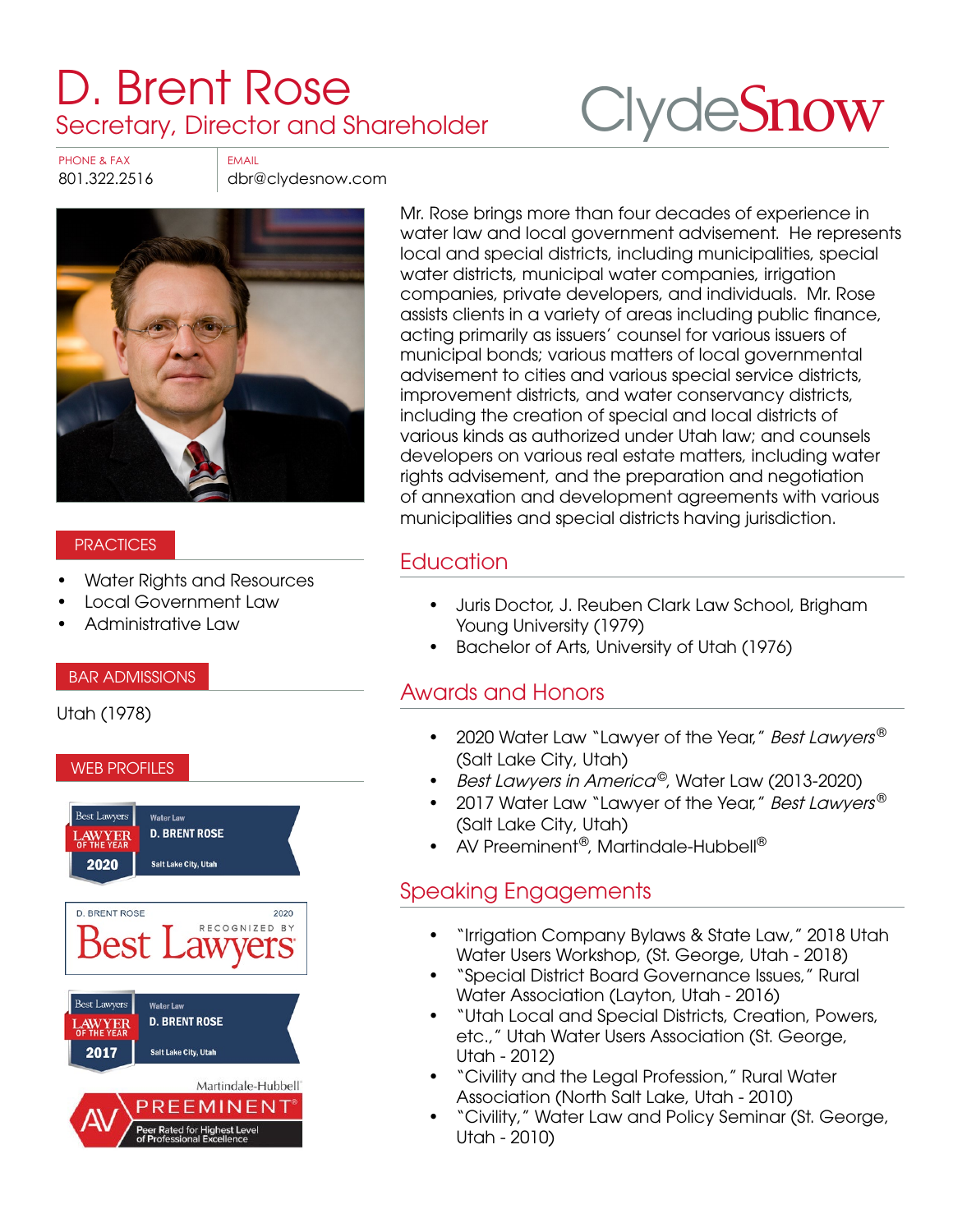- "Water Rights and Irrigation," Rural Water Association of Utah (North Salt Lake, Utah 2009)
- "Base Reuse," OSD Conference (Boston, Massachusetts 1996)
- "Ramification of Legislation to the Utah Water Right Forfeiture Statute," Utah State Bar Water Law and Policy Seminar (Salt Lake City, Utah - 1996)
- "Water Rights Determining Ownership, Avoiding Problems, and Perfecting Security Interests," CLE International – Utah Water Law Conference (Salt Lake City, Utah - 1995)
- "Title Problems with Water," CLE International Utah Water Law Conference (Salt Lake City, Utah - 1994)
- "Bear Lake Storage Challenges and Solutions," Utah Water Summit (Salt Lake City, Utah 1994)
- "Municipal Impact Fees," League of Cities and Towns Convention, Engineer's Section (Salt Lake City, Utah - 1990)

### Representative Clients

### Local/Special District and Interlocal-Agency Clients

- Central Utah Water Conservancy District, under Steven E. Clyde, general counsel (dealing primarily with contracts and municipal bond financings)
- Granger-Hunter Improvement District
- Roy Water Conservancy District
- Stansbury Park Improvement District
- South Weber Improvement District
- Uintah Highlands Improvement District
- Alpine Water Special Service District
- Thompson Special Service District
- North Tooele City Special Service District
- Grand Water and Sewer Service Agency (agency created by interlocal agreement among the Grand County Water Conservancy District, Grand Water Special Service District, and Spanish Valley Water and Sewer Improvement District)
- Stansbury Service Agency (agency created by interlocal agreement among the Stansbury Recreation Service Area and the Stansbury Greenbelt Service Area)

### Irrigation Companies

- Bear River Canal Company
- Cache Highline Water Association
- Haights Creek Irrigation Company
- Wasatch Irrigation Company
- North Logan Pipeline Company
- Logan North West Field Irrigation Company
- Logan North Field Irrigation Company
- Wilson Irrigation Company

### Association Clients

- Utah Water Users Association
- Rural Water Association of Utah
- Utah Association of Irrigation and Canal Companies
- Bear River Water Users' Association